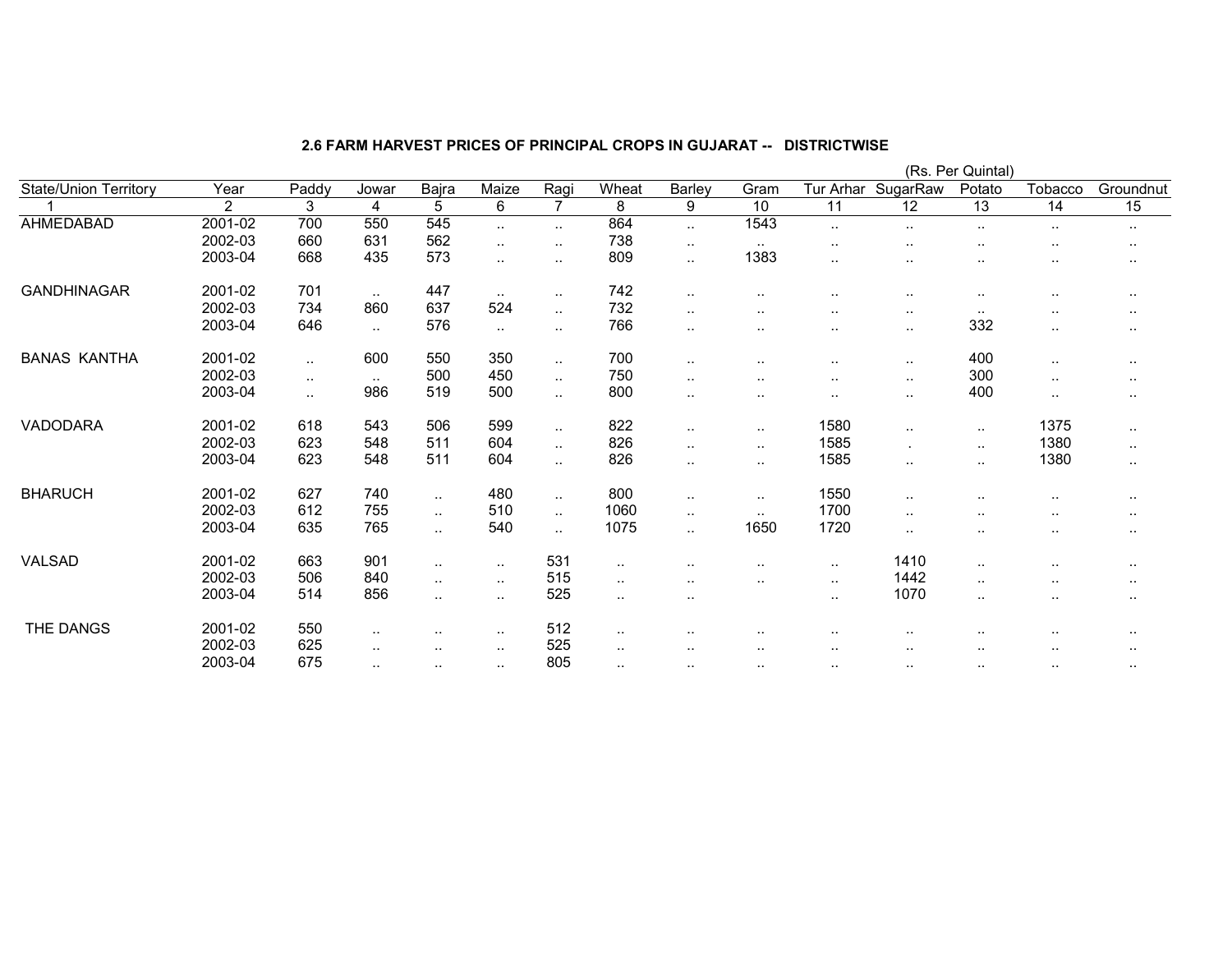| <b>State/Union Territory</b> | Year    | Paddy                | Jowar     | Bajra                | Maize                | Ragi                 | Wheat | <b>Barley</b>          | Gram                 | Tur Arhar       | (Rs. Per Qquintal)<br>SugarRaw | Potato               | Tobacco                | Groundnut       |
|------------------------------|---------|----------------------|-----------|----------------------|----------------------|----------------------|-------|------------------------|----------------------|-----------------|--------------------------------|----------------------|------------------------|-----------------|
|                              | 2       | 3                    | 4         | 5                    | 6                    | $\overline{7}$       | 8     | 9                      | $\overline{10}$      | $\overline{11}$ | 12                             | $\overline{13}$      | $\overline{14}$        | $\overline{15}$ |
| KHEDA                        | 2001-02 | 619                  | $\sim$    | 425                  | 520                  | $\ddotsc$            | 687   | $\ddotsc$              | 1636                 | 1477            | $\sim$ $\sim$                  | 464                  | 1562                   | 1276            |
|                              | 2002-03 | 668                  | $\ddotsc$ | 525                  | 528                  | $\ddot{\phantom{a}}$ | 711   | $\ddotsc$              | 1691                 | 1538            | $\cdot$ .                      | 509                  | 1000                   | 1664            |
|                              | 2003-04 | 529                  |           | 515                  | 504                  | $\ddotsc$            | 676   | $\ddotsc$              | 1696                 | 1818            | $\sim$ $\sim$                  | 243                  | 2393                   | 1591            |
| <b>MAHESANA</b>              | 2001-02 | $\ddotsc$            | 625       | 548                  | $\ddotsc$            | $\ddot{\phantom{a}}$ | 895   | $\ddotsc$              | $\ddot{\phantom{a}}$ | $\ddotsc$       | $\cdot$ .                      | 445                  | 1315                   | $\cdot$ .       |
|                              | 2002-03 | $\ddotsc$            | 612       | 600                  | $\sim$               | $\sim$               | 845   | $\ddot{\phantom{a}}$ . | $\sim$ $\sim$        | $\sim$          | $\sim$                         | 445                  | 1318                   | $\sim$          |
|                              | 2003-04 | $\ddotsc$            | 612       | 642                  | ٠.                   | $\sim$               | 796   | $\ddot{\phantom{a}}$ . | $\ddot{\phantom{a}}$ | ٠.              | $\cdot$ .                      | 282                  | 3000                   | $\sim$          |
| <b>PANCH MAHALS</b>          | 2001-02 | 561                  | $\sim$    | 359                  | 418                  | 466                  | 716   | $\ddotsc$              | 1409                 | 1500            | $\cdot$                        | 450                  | $\ddotsc$              | 1330            |
|                              | 2002-03 | 505                  | $\ddotsc$ | 506                  | 530                  | $\ddotsc$            | 656   | $\ddotsc$              | 1512                 | 1610            | $\ddotsc$                      | $\ddotsc$            | $\cdot$                | 1520            |
|                              | 2003-04 | 495                  | $\sim$    | 515                  | 475                  | $\ddotsc$            | 660   | $\ddotsc$              | 1525                 | 1620            | $\ddotsc$                      | $\ddot{\phantom{a}}$ | $\ldots$               | 1530            |
| SABAR KANTHA                 | 2001-02 | 724                  | 753       | 449                  | 497                  | $\ddotsc$            | 811   | $\sim$                 | $\ddotsc$            | 1476            | $\cdot$ .                      | $\sim$               | $\cdot$ .              | 1265            |
|                              | 2002-03 | 708                  | 518       | 544                  | 549                  | $\ddotsc$            | 784   | $\sim$                 | $\sim$               | 1525            | $\cdot$ .                      | $\sim$               | $\cdot$ .              | 1616            |
|                              | 2003-04 | 720                  | 677       | 502                  | 550                  | $\ddotsc$            | 790   | $\ddotsc$              | 1422                 | 1719            | $\sim$ $\sim$                  | 445                  | $\ddotsc$              | 1689            |
| <b>SURAT</b>                 | 2001-02 | $\cdot$ .            | 692       | $\ddotsc$            | $\ddotsc$            | $\sim$               | 936   | $\ddotsc$              | $\ddotsc$            | 1738            | 1200                           | $\cdot$ .            | $\sim$                 | $\cdot$ .       |
|                              | 2002-03 | $\ddotsc$            | 740       | $\ddot{\phantom{a}}$ |                      | $\sim$               | 946   | $\cdot$ .              | $\ddotsc$            | 1754            | 1219                           | $\cdot$ .            | $\sim$                 | $\sim$          |
|                              | 2003-04 | $\ddotsc$            | 755       | $\ddotsc$            |                      | $\sim$               | 964   | $\ddotsc$              | $\ddotsc$            | 1716            | 1252                           | $\ddotsc$            | $\cdot$ .              | $\sim$          |
| <b>AMRELI</b>                | 2001-02 | $\ddotsc$            | $\sim$    | 409                  | $\ddotsc$            | $\sim$               | 777   | $\sim$ $\sim$          | $\sim$ $\sim$        | $\sim$          | 1152                           | $\ddotsc$            | $\cdot$ .              | 1310            |
|                              | 2002-03 | $\ddotsc$            | $\ldots$  | 515                  | $\sim$               | $\ddotsc$            | 912   | $\cdot$ .              | $\sim$ $\sim$        | $\sim$          | 1150                           | $\ddotsc$            | $\sim$                 | 1706            |
|                              | 2003-04 | $\ddotsc$            | $\sim$    | 515                  | $\sim$               | $\sim$               | 838   | $\cdot$ .              | $\ddotsc$            | $\sim$          | 1277                           | $\cdot$ .            | $\sim$                 | 1653            |
| <b>BHAVNAGAR</b>             | 2001-02 | $\ddotsc$            | $\sim$    | 456                  | $\sim$               | $\sim$               | 805   | $\sim$ $\sim$          | $\sim$ $\sim$        | $\sim$          | $\sim$ $\sim$                  | $\sim$               | $\cdot$ .              | 1169            |
|                              | 2002-03 | $\ddot{\phantom{a}}$ | $\ddotsc$ | 537                  | $\ddotsc$            | $\sim$               | 720   | $\ddotsc$              | $\ddot{\phantom{a}}$ |                 | $\cdot$ .                      | $\ddot{\phantom{a}}$ | $\ddotsc$              | 1703            |
|                              | 2003-04 | $\ddotsc$            | $\sim$    | 580                  |                      | $\sim$               | 765   | $\cdot$ .              | $\sim$               |                 | $\sim$ $\sim$                  | $\cdot$ .            | $\sim$                 | 1653            |
| <b>JAMNAGAR</b>              | 2001-02 |                      | $\sim$    | 548                  |                      | $\sim$               | 723   | $\cdot$ .              |                      |                 |                                | $\sim$               | $\cdot$ .              | 1317            |
|                              | 2002-03 |                      | $\sim$    | 574                  |                      | $\sim$               | 807   | $\cdot$ .              | $\sim$ $\sim$        | $\sim$          | $\sim$                         | $\sim$               | $\ddot{\phantom{a}}$ . | 1577            |
|                              | 2003-04 |                      | $\sim$    | 571                  | $\ddot{\phantom{a}}$ | $\sim$               | 771   | $\cdot$ .              | $\sim$               | $\sim$ $\sim$   | $\sim$ $\sim$                  | $\sim$               | $\sim$                 | 1713            |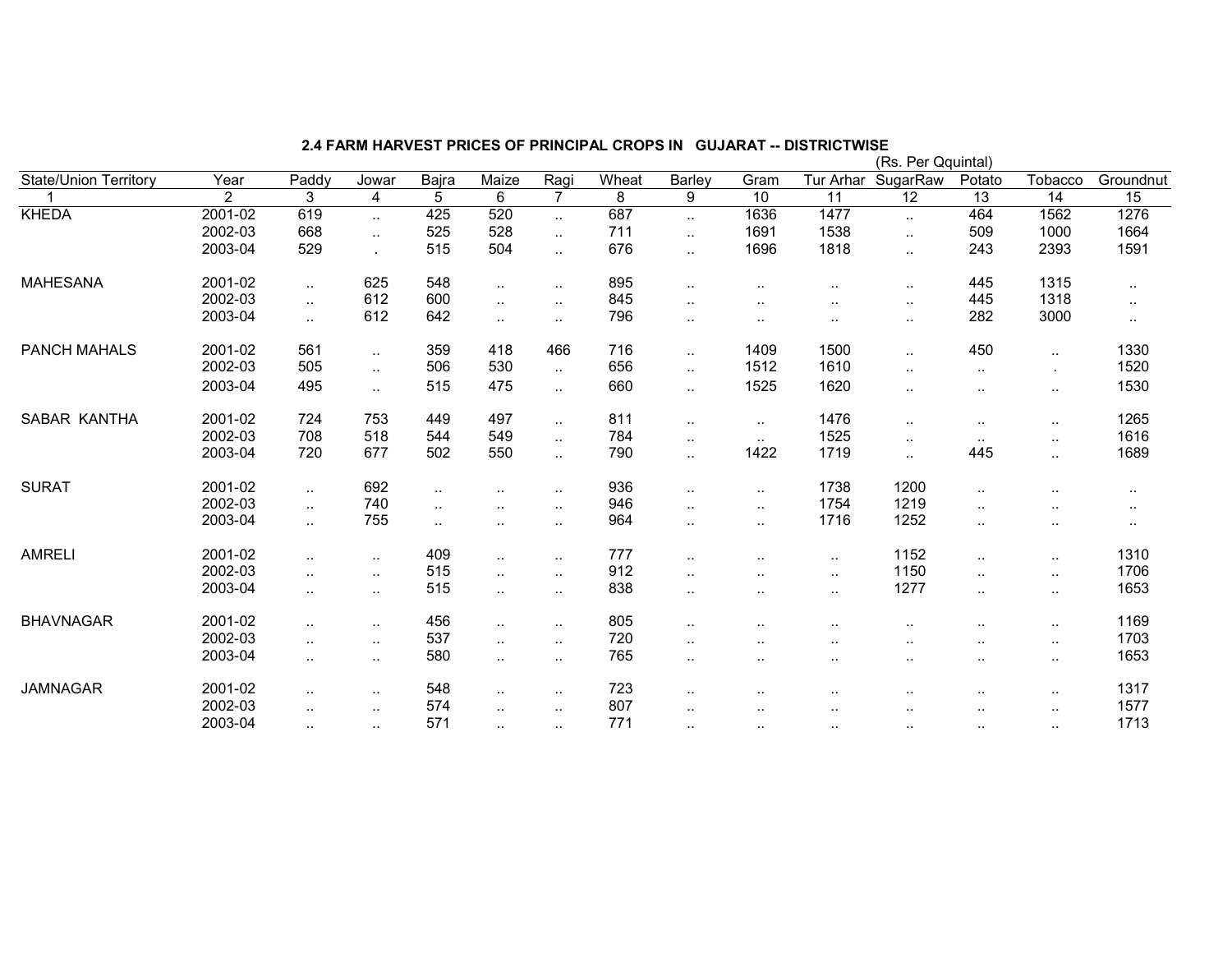|                              |                |               |                        |           |                |                      |           |                      |                      |           |               | (Rs. Per Quintal) |           |           |
|------------------------------|----------------|---------------|------------------------|-----------|----------------|----------------------|-----------|----------------------|----------------------|-----------|---------------|-------------------|-----------|-----------|
| <b>State/Union Territory</b> | Year           | Paddy         | Jowar                  | Bajra     | Maize          | Ragi                 | Wheat     | Barley               | Gram                 | Tur Arhar | SugarRaw      | Potato            | Tobacco   | Groundnut |
|                              | $\overline{2}$ | 3             | 4                      | 5         | 6              | $\overline{7}$       | 8         | 9                    | 10                   | 11        | 12            | 13                | 14        | 15        |
| <b>JUNAGADH</b>              | 2001-02        | $\sim$        | 550                    | 505       | $\sim$         | $\sim$               | 800       | $\sim$               | $\cdot$ .            | $\sim$    | $\sim$        | $\sim$            | $\sim$    | 1470      |
|                              | 2002-03        |               | 598                    | 587       | $\sim$         | $\sim$               | 868       | ٠.                   | $\sim$               | $\sim$    | 1152          | $\cdot$ .         | $\ldots$  | 1575      |
|                              | 2003-04        | $\cdot$ .     | 556                    | 625       | $\sim$         | $\sim$               | 800       | $\sim$               |                      | $\sim$    | 1172          | $\sim$            | $\sim$    | 1720      |
| <b>KACHCHH</b>               | 2001-02        | $\ddotsc$     | $\cdot$ .              | 633       | $\ldots$       | $\sim$               | 830       |                      |                      | $\ddotsc$ | 1100          | $\ddotsc$         | $\cdot$ . | 1352      |
|                              | 2002-03        |               | $\cdot$ .              | 650       | $\sim$         | $\sim$               | 750       | $\sim$               | . .                  |           | $\sim$ $\sim$ | $\sim$            | $\ldots$  | 1650      |
|                              | 2003-04        | $\ddotsc$     | $\ddotsc$              | 646       | $\ddotsc$      | ٠                    | 740       | $\ddotsc$            | . .                  |           | $\sim$ $\sim$ | $\sim$            | $\sim$    | 1626      |
| <b>RAJKOT</b>                | 2001-02        | $\ddotsc$     | $\ddotsc$              | 505       | $\ddotsc$      | $\sim$ $\sim$ $\sim$ | 772       | $\cdot$ .            | 1514                 | $\ddotsc$ |               |                   | $\sim$    | 1469      |
|                              | 2002-03        |               | $\ddotsc$              | 552       | $\blacksquare$ | $\sim$               | 822       | $\ddotsc$            | 1596                 | $\ddotsc$ | $\cdot$ .     | $\ddotsc$         | $\sim$    | 1558      |
|                              | 2003-04        | $\sim$        | $\cdot$ .              | 556       | $\sim$         | $\ddot{\phantom{1}}$ | 800       | $\ddotsc$            | 1627                 | $\sim$    |               | $\sim$            | $\sim$    | 1707      |
| SURENDRANAGAR                | 2001-02        | $\ddotsc$     | $\cdot$ .              | 550       | $\sim$         | $\sim$               | 840       | $\sim$               | 1842                 | $\sim$    | $\sim$        | $\sim$            | $\sim$    | 1360      |
|                              | 2002-03        | . .           | $\ddotsc$              | 647       | $\ldots$       | $\sim$ $\sim$        | 738       | $\ddotsc$            | 1788                 | $\ddotsc$ | $\sim$ $\sim$ | $\ddotsc$         | $\sim$    | 1603      |
|                              | 2003-04        | $\cdot$ .     | $\ddot{\phantom{a}}$   | 570       | $\sim$         | $\ddot{\phantom{1}}$ | 800       | $\cdot$ .            | 1650                 | $\sim$    | $\cdot$ .     | $\sim$            | $\sim$    | 1790      |
| <b>DAHOD</b>                 | 2001-02        | 463           | $\ddot{\phantom{a}}$ . | 482       | 535            | $\ddotsc$            | 831       | $\ddot{\phantom{1}}$ | 1858                 | 1308      | $\cdot$ .     | 494               | $\ddotsc$ | 1507      |
|                              | 2002-03        | 439           | $\ddotsc$              | 506       | 564            | $\ddotsc$            | 651       | $\ddotsc$            | 1508                 | 1591      | $\sim$ $\sim$ | $\sim$            | $\cdot$ . | 1513      |
|                              | 2003-04        | 436           | $\ddotsc$              | 520       | 488            | $\ddot{\phantom{1}}$ | 674       | $\sim$               | 1460                 | 1599      | $\ddotsc$     | 344               | $\cdot$ . | 1543      |
| <b>PATAN</b>                 | 2001-02        | $\sim$        | 655                    | 436       | $\sim$         | $\sim$               | 740       | $\sim$               | $\ddot{\phantom{1}}$ |           |               | 500               | 1250      | $\cdots$  |
|                              | 2002-03        | $\sim$ $\sim$ | 696                    | 487       | $\ldots$       | $\ddotsc$            | 776       | $\sim$               | $\cdot$ .            | $\ddotsc$ | $\cdot$ .     | 520               | 1296      | $\sim$    |
|                              | 2003-04        | $\sim$        | 697                    | 490       | $\sim$         | $\sim$               | 786       | $\sim$               | $\cdots$             | $\sim$    | $\sim$        | 520               | 1296      | $\cdots$  |
| <b>NAVSARI</b>               | 2001-02        | 840           | 874                    | $\cdot$ . | $\sim$ $\sim$  | $\sim$               |           | $\sim$               | . .                  | $\sim$    | $\sim$        |                   |           |           |
|                              | 2002-03        | 984           | 800                    | $\cdot$ . | $\sim$         | 625                  |           |                      | $\cdot$ .            | $\sim$    | 1011          |                   | $\ddotsc$ | $\cdot$ . |
|                              | 2003-04        | 660           | 660                    | $\cdot$ . | $\cdot$ .      | 700                  | $\cdot$ . | $\cdots$             | $\cdot$ .            |           | 1430          | $\cdot$ .         | $\cdots$  |           |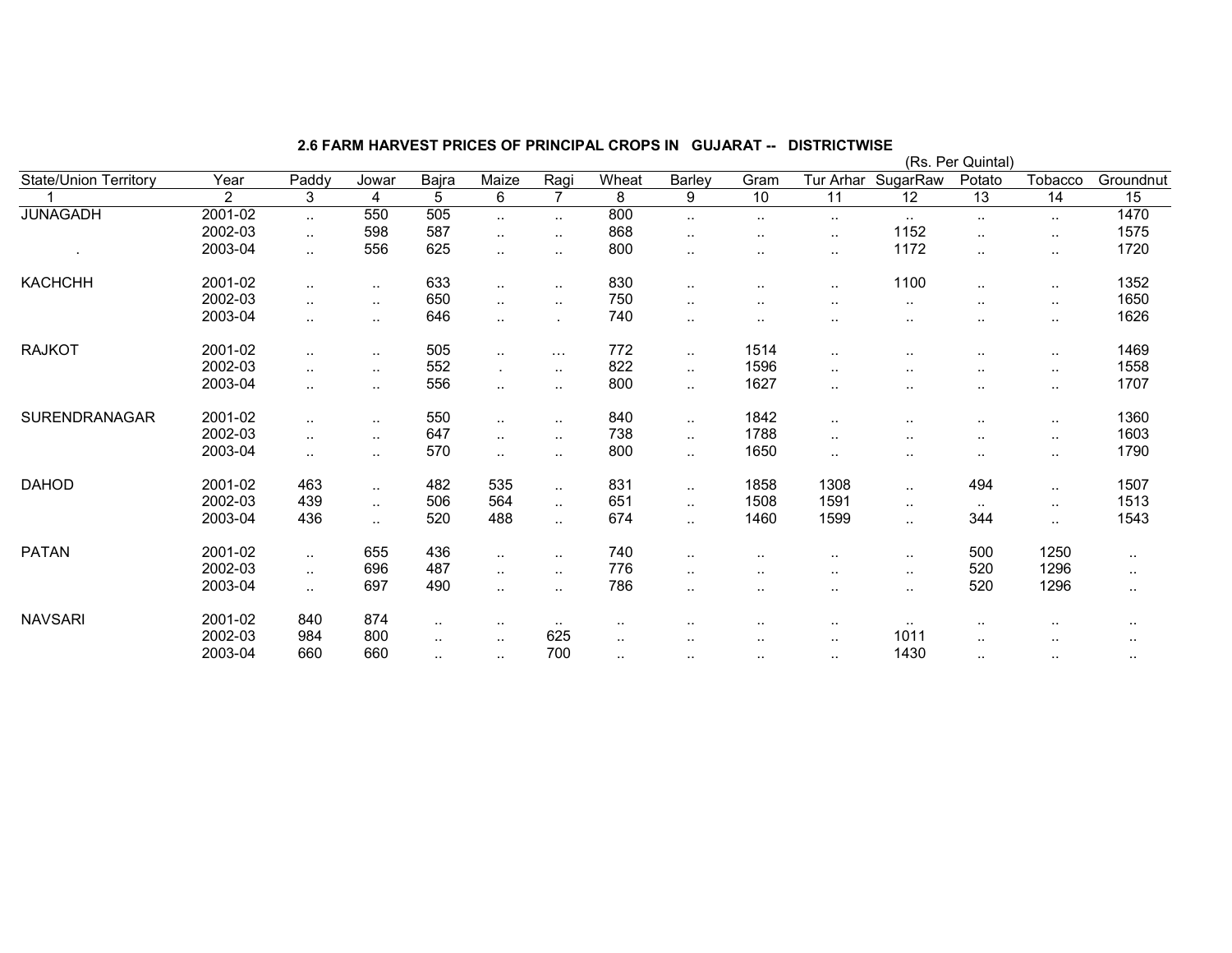|                                    |         |           |           |           |               |               |       |                      |                      |               |           | (Rs. Per Quintal) |               |               |
|------------------------------------|---------|-----------|-----------|-----------|---------------|---------------|-------|----------------------|----------------------|---------------|-----------|-------------------|---------------|---------------|
| <b>State/Union Territory</b>       | Year    | Paddy     | Jowar     | Bajra     | Maize         | Ragi          | Wheat | Barley               | Gram                 | Tur Arhar     | SugarRaw  | Potato            | Tobacco       | Groundnut     |
|                                    | 2       | 3         | 4         | 5         | 6             |               | 8     | 9                    | 10                   | 11            | 12        | 13                | 14            | 15            |
| <b>ANAND</b>                       | 2001-02 | 627       | $\ddotsc$ | 506       | 530           | $\ddotsc$     | 656   | $\ddot{\phantom{a}}$ | 1527                 | 1600          | 1220      | 294               | 1225          | 1300          |
|                                    | 2002-03 | 675       |           | 455       | 540           | $\ddotsc$     | 650   | $\sim$ $\sim$        | 1500                 | 2000          | . .       | 350               | 1250          | 1300          |
|                                    | 2003-04 | 622       | $\ddotsc$ | 454       | $\cdot$ .     |               | 655   |                      | 1616                 | 2015          |           | 360               | 1637          | 1575          |
| <b>NARMADA</b>                     | 2001-02 | 963       | 586       |           | 479           | $\cdot$ .     | 780   | $\sim$ $\sim$        | $\ddot{\phantom{0}}$ | 1665          | $\cdots$  | $\cdots$          |               | $\cdot$ .     |
|                                    | 2002-03 | 400       | 536       | $\cdot$ . | 463           | $\sim$ $\sim$ | 560   | $\sim$ $\sim$        | 1425                 | 1437          | $\cdot$ . | $\cdots$          |               | $\sim$ $\sim$ |
|                                    | 2003-04 | 480       | 543       | $\cdot$ . | 465           |               | 642   |                      | 1488                 | 1690          | . .       |                   | $\cdot$ .     | $\cdot$ .     |
| <b>PORBANDAR</b>                   | 2001-02 | $\sim$    | 600       | 650       | $\sim$ $\sim$ | $\ddotsc$     | 817   | $\sim$ $\sim$        | $\sim$ $\sim$        | $\sim$ $\sim$ | 1350      |                   | $\sim$ $\sim$ | 1275          |
|                                    | 2002-03 | $\cdot$ . | $\cdot$ . | $\cdot$ . | $\sim$ $\sim$ | $\sim$ $\sim$ | 815   | $\sim$ $\sim$        |                      | $\sim$ $\sim$ | $\cdots$  | $\sim$ $\sim$     | $\sim$ $\sim$ | $\cdot$ .     |
|                                    | 2003-04 | . .       | 1016      | 633       | $\sim$        |               | 891   | $\sim$ $\sim$        | $\cdot$ .            |               | $\cdots$  |                   | $\sim$ $\sim$ | 1815          |
| <b>GUJARAT</b>                     | 2001-02 | 711       | 667       | 500       | 490           | 523           | 779   | $\sim$ $\sim$        | 1618                 | 1544          | 1239      | 435               | 1345          | 1338          |
| (STATE WEIGHTED<br><b>AVERAGE)</b> | 2002-03 | 675       | 703       | 550       | 626           | 555           | 778   |                      | 1583                 | 1638          | 1191      | 424               | 1249          | 1582          |
|                                    | 2003-04 | 646       | 700       | 553       | 515           | 676           | 787   |                      | 1551                 | 1720          | 1240      | 365               | 1941          | 1661          |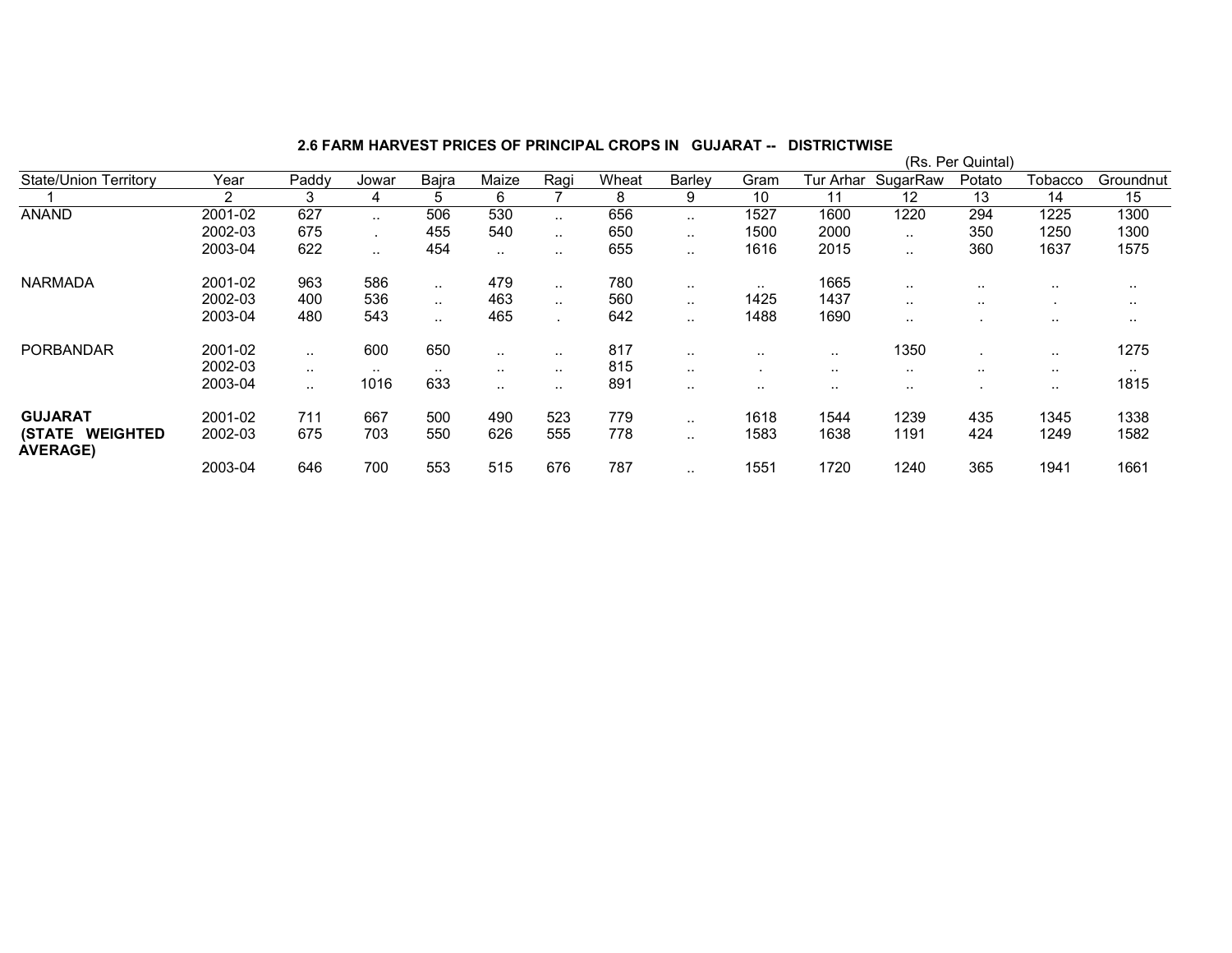|                              |                |                      |                      |                      |                                     |              |               |                      |                      |                        |                      | (Rs. Per Quintal)    |                      |                     |
|------------------------------|----------------|----------------------|----------------------|----------------------|-------------------------------------|--------------|---------------|----------------------|----------------------|------------------------|----------------------|----------------------|----------------------|---------------------|
| <b>State/Union Territory</b> | Year           |                      |                      |                      | RapeSeed Sesamum Linseed CasterSeed | Toria        | Cotton        | Jute                 | Sunnhemp             | Pepper                 | Ginger               | Chilly<br>Dry        | Turmeric             | Mesta               |
| $\overline{1}$               | $\overline{2}$ | 16                   | 17                   | 18                   | 19                                  | 20           | 21            | 22                   | 23                   | 24                     | 25                   | 26                   | 27                   | 28                  |
| AHMEDABAD                    | 2001-02        | 1205                 | $\ddotsc$            | $\ddotsc$            | 1250                                | $\sim$       | 1590          | $\sim$               |                      |                        |                      | $\ddot{\phantom{1}}$ |                      | $\cdot$ .           |
|                              | 2002-03        | 1640                 |                      | $\ddotsc$            | 1228                                | $\ddotsc$    | 1368          | $\cdot$ .            | $\cdot$ .            | $\cdot$ .              |                      |                      | $\cdot$ .            |                     |
|                              | 2003-04        | 1600.                |                      | $\ddotsc$            | 1116                                | $\mathbf{L}$ | 2239          | $\cdot$ .            | $\ddot{\phantom{a}}$ |                        | $\cdot$ .            |                      | ٠.                   | $\sim$<br>$\cdot$ . |
|                              |                |                      |                      |                      |                                     |              |               |                      |                      |                        |                      |                      |                      |                     |
| <b>GANDHINAGAR</b>           | 2001-02        | 1200                 | $\ddots$             | $\ddot{\phantom{1}}$ | 1097                                | $\ldots$     | $\sim$ $\sim$ | $\ddot{\phantom{a}}$ | $\sim$               | $\ddot{\phantom{a}}$ . | $\sim$               | $\sim$               | $\cdot$ .            | $\sim$              |
|                              | 2002-03        | 1470                 | 2488                 | $\ddotsc$            | 1602                                | $\sim$       | $\cdot$ .     | $\cdot$ .            |                      |                        | $\sim$               |                      | ٠.                   | $\sim$              |
|                              | 2003-04        | 1687                 | $\ldots$             | $\ddot{\phantom{1}}$ | 1715                                | $\sim$       | $\cdot$ .     | $\cdot$ .            |                      | $\cdot$ .              | $\ddotsc$            |                      | ٠.                   | $\sim$              |
| <b>BANAS KANTHA</b>          | 2001-02        | 1100                 | $\sim$ $\sim$        | $\sim$               | 1005                                | $\sim$       | $\ldots$      | $\cdot$ .            | $\cdot$ .            | $\ddot{\phantom{a}}$   |                      | $\ddot{\phantom{a}}$ | $\cdot$ .            | $\ddotsc$           |
|                              | 2002-03        | 1500                 |                      |                      | 1500                                | $\ddotsc$    | 2000          |                      |                      |                        |                      |                      |                      |                     |
|                              | 2003-04        | 1750                 | $\sim$ $\sim$        | $\ddot{\phantom{1}}$ | 1755                                |              |               | $\cdot$ .            | ٠.                   |                        |                      |                      | $\cdot$ .            | $\ddotsc$           |
|                              |                |                      | $\ddot{\phantom{a}}$ | $\ddotsc$            |                                     | $\ldots$     | $\cdot$ .     | $\cdot$ .            | ٠.                   |                        | ٠.                   | ٠.                   |                      | $\sim$              |
| VADODARA                     | 2001-02        | $\ddot{\phantom{a}}$ |                      | $\ddot{\phantom{a}}$ | $\cdot$ .                           | $\sim$       | 1817          | $\cdot$ .            | $\cdot$ .            | $\cdot$ .              |                      |                      | ٠.                   | $\sim$              |
|                              | 2002-03        | $\ddot{\phantom{a}}$ |                      |                      |                                     | $\sim$       | 1822          | $\cdot$ .            |                      |                        |                      |                      | $\cdot$              | $\cdot$ .           |
|                              | 2003-04        | $\cdot$ .            | $\cdot$ .            | ٠.                   | $\cdot$ .                           | $\sim$       | 1822          | $\cdot$ .            | $\ddot{\phantom{a}}$ |                        | $\cdot$ .            | ٠.                   | ٠.                   | $\sim$              |
| <b>BHARUCH</b>               | 2001-02        |                      |                      |                      |                                     |              | 1612          |                      |                      |                        |                      |                      |                      |                     |
|                              | 2002-03        | $\ddot{\phantom{a}}$ |                      | $\ddot{\phantom{a}}$ | $\cdot$ .                           | $\ldots$     | 1825          | $\ldots$             | $\cdot$ .            | $\cdot$ .              | ٠.                   | $\sim$               | ٠.                   | $\sim$              |
|                              | 2003-04        | $\ddotsc$            |                      |                      |                                     | $\sim$       |               | $\ldots$             | ٠.                   |                        | $\ddot{\phantom{a}}$ |                      |                      | $\sim$              |
|                              |                | $\cdot$ .            |                      | ٠.                   | $\cdot$ .                           | $\ldots$     | 1950          | $\cdot$ .            | $\cdot$ .            | $\ddotsc$              |                      | $\sim$               | $\ddotsc$            | $\sim$ $\sim$       |
| VALSAD                       | 2001-02        | $\cdot$ .            |                      |                      |                                     |              |               |                      |                      |                        | $\cdot$ .            | 4508                 | $\ddot{\phantom{a}}$ | $\sim$              |
|                              | 2002-03        | $\ddotsc$            |                      | ٠.                   | ٠.                                  | $\ddotsc$    |               | $\cdot$ .            | ٠.                   |                        | $\sim$               | 4698                 | $\ldots$             | $\sim$              |
|                              | 2003-04        | $\ddotsc$            |                      | ٠.                   | $\sim$                              | $\sim$       | $\sim$ $\sim$ | $\cdots$             | $\sim$               |                        | $\sim$               | 5030                 | $\ldots$             | $\sim$              |
|                              |                |                      |                      |                      |                                     |              |               |                      |                      |                        |                      |                      |                      |                     |
| THE DANGS                    | 2001-02        | $\cdot$ .            |                      |                      |                                     | ٠.           |               |                      |                      |                        |                      |                      |                      | $\sim$              |
|                              | 2002-03        | $\sim$               |                      | $\ddot{\phantom{a}}$ | $\sim$                              | $\sim$       |               | $\ddot{\phantom{a}}$ | $\cdot$ .            |                        | $\cdot$ .            |                      | $\ddotsc$            | $\sim$              |
|                              | 2003-04        | $\cdot$ .            | $\cdot$ .            | $\sim$               |                                     | $\sim$       | $\cdot$ .     | $\cdot$ .            | $\cdot$ .            |                        | $\cdot$ .            |                      | $\cdot$ .            | $\sim$              |
| <b>KHEDA</b>                 | 2001-02        | 1121                 |                      | $\sim$               | 1183                                | $\sim$       |               | $\ddotsc$            | $\cdot$ .            | $\cdot$ .              | $\ddotsc$            |                      | $\cdot$ .            | $\sim$              |
|                              | 2002-03        | 1442                 | $\sim$ $\sim$        | $\ddotsc$            | 1363                                | $\ddotsc$    | $\cdot$ .     | $\ddotsc$            | $\cdot$ .            | $\ddot{\phantom{a}}$   | $\ddotsc$            | $\ddot{\phantom{1}}$ | $\ddot{\phantom{a}}$ | $\sim$              |
|                              | 2003-04        | 1759                 | $\ddot{\phantom{a}}$ | $\ddotsc$            | 1505                                | $\ddotsc$    |               | $\cdot$ .            | $\ldots$             | $\cdot$ .              | $\sim$               | $\sim$               | $\ldots$             | $\sim$              |
|                              |                |                      |                      |                      |                                     |              |               |                      |                      |                        |                      |                      |                      |                     |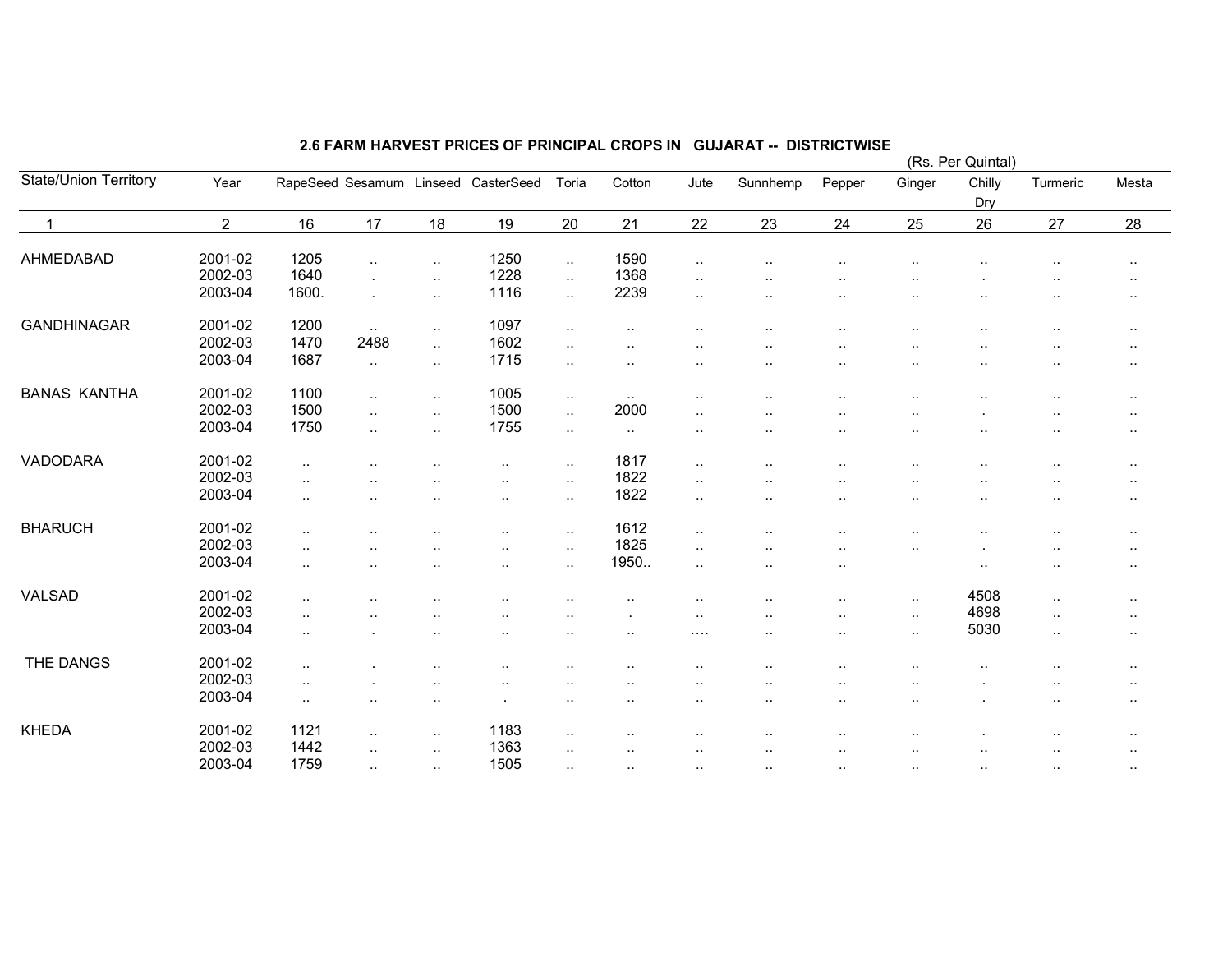|                              |                |                |               |                        |                                     |                      |           |                      |                      |                      |                      | (Rs. Per Quintal)    |                      |                      |
|------------------------------|----------------|----------------|---------------|------------------------|-------------------------------------|----------------------|-----------|----------------------|----------------------|----------------------|----------------------|----------------------|----------------------|----------------------|
| <b>State/Union Territory</b> | Year           |                |               |                        | RapeSeed Sesamum Linseed CasterSeed | Toria                | Cotton    | Jute                 | Sunnhemp             | Pepper               | Ginger               | Chilly<br>Dry        | Turmeric             | Mesta                |
|                              | $\overline{2}$ | 16             | 17            | 18                     | 19                                  | 20                   | 21        | 22                   | 23                   | 24                   | 25                   | 26                   | 27                   | 28                   |
| <b>MAHESANA</b>              | 2001-02        | 1283           | $\ddotsc$     | $\sim$                 | 1344                                | $\ddotsc$            | $\ldots$  | $\ddotsc$            | $\cdot$ .            | $\ddotsc$            | $\ddotsc$            | 4575                 | $\ddotsc$            | $\sim$               |
|                              | 2002-03        | 1347           | ٠.            | $\sim$                 | $\sim$                              | $\sim$               | $\cdot$ . | $\ddot{\phantom{0}}$ | $\ddot{\phantom{a}}$ | ٠.                   | $\sim$               | 4575                 | $\cdot$ .            | $\sim$               |
|                              | 2003-04        | 1790           | $\ddotsc$     | $\ddotsc$              | 1542                                | $\ddotsc$            | $\cdot$ . |                      | $\cdot$ .            | $\cdot$              | $\ddotsc$            | $\cdot$ .            | $\ddot{\phantom{0}}$ | $\sim$               |
| <b>PANCH MAHALS</b>          | 2001-02        | $\ddotsc$      | $\cdot$ .     | $\ddot{\phantom{a}}$   | $\ddotsc$                           | $\sim$               | $\sim$    | $\cdot$ .            | $\cdot$ .            | $\cdot$ .            | $\ddot{\phantom{a}}$ | $\ddot{\phantom{a}}$ |                      | $\sim$               |
|                              | 2002-03        | $\ddotsc$      |               |                        | $\sim$                              | $\ldots$             | 1830      | $\cdot$ .            |                      | $\ddot{\phantom{0}}$ | $\ddot{\phantom{a}}$ |                      |                      | $\sim$ $\sim$        |
|                              | 2003-04        | $\cdot$ .      | $\ddotsc$     | $\ddot{\phantom{a}}$ . | $\cdot$ .                           | $\sim$               | 1600      | $\sim$               | $\sim$ $\sim$        | $\cdot$ .            | $\sim$               | $\sim$               | ٠.                   | $\sim$               |
| SABAR KANTHA                 | 2001-02        | 1115           | $\ldots$      | $\sim$                 | 1111                                | $\sim$               | $\cdot$ . | $\sim$ $\sim$        |                      | $\sim$               | ٠.                   | $\sim$               |                      | $\sim$               |
|                              | 2002-03        | 1402           | $\ddotsc$     | $\ddotsc$              | 1607                                | $\ddotsc$            | $\cdot$ . |                      | $\cdot$ .            | $\ddot{\phantom{a}}$ | $\ddot{\phantom{a}}$ | $\ddotsc$            | $\cdot$ .            | $\sim$               |
|                              | 2003-04        | 1654           | 2981          | $\ddotsc$              | 1583                                | $\ddot{\phantom{a}}$ | $\cdot$ . | $\sim$ $\sim$        | $\ddot{\phantom{a}}$ | $\cdot$ .            |                      | $\ddot{\phantom{a}}$ |                      | $\sim$               |
| <b>SURAT</b>                 | 2001-02        | $\sim$         |               | ٠.                     | $\sim$                              |                      | $\sim$    | $\sim$ $\sim$        | $\ddot{\phantom{a}}$ | ٠.                   |                      | $\sim$               |                      | $\sim$               |
|                              | 2002-03        | $\ddotsc$      | $\cdot$ .     |                        | $\cdot$ .                           |                      | $\cdot$ . | $\ddot{\phantom{0}}$ |                      |                      | $\cdot$ .            |                      |                      | $\sim$ $\sim$        |
|                              | 2003-04        | $\cdot$ .      | $\cdot$ .     | $\cdot$ .              | $\cdot$ .                           | $\sim$               | $\cdot$ . | $\cdot$ .            | $\cdot$ .            | $\cdot$ .            | $\cdots$             | $\cdot$ .            |                      | $\sim$               |
| <b>AMRELI</b>                | 2001-02        | $\sim$         | 1838          | $\ddotsc$              | $\cdot$ .                           | $\sim$               | 1430      | $\sim$               | $\cdot$ .            | $\cdot$ .            | $\sim$               | 3098                 | $\ddotsc$            | $\sim$               |
|                              | 2002-03        | $\ddotsc$      | 2722          | $\ddotsc$              | $\cdot$ .                           | $\sim$               | 1621      | $\cdot$ .            | $\cdot$ .            | $\cdot$ .            | $\sim$               | 4754                 | $\cdot$ .            | $\sim$               |
|                              | 2003-04        | $\ddotsc$      | 3105          | $\ddotsc$              | $\ddotsc$                           | $\ddotsc$            | 1910      | $\ddot{\phantom{a}}$ | $\cdot$ .            | $\ddotsc$            | $\ddot{\phantom{1}}$ | 4211                 | $\ddotsc$            | $\ddotsc$            |
| <b>BHAVNAGAR</b>             | 2001-02        | $\ddotsc$      | 1883          | $\ddotsc$              | $\ddotsc$                           | $\ddotsc$            | 1103      | $\ddotsc$            | $\cdot$ .            | $\cdot$ .            | $\ddot{\phantom{a}}$ | $\sim$               |                      | $\sim$ $\sim$        |
|                              | 2002-03        | $\mathbf{r}$ . | 2990          | $\ddotsc$              |                                     | $\ddotsc$            | $\cdot$ . | ٠.                   |                      |                      | $\ddotsc$            |                      |                      | $\ddot{\phantom{a}}$ |
|                              | 2003-04        | $\sim$         | 3400          | $\ddotsc$              | $\sim$                              | $\sim$               | $\cdot$ . | $\cdot$ .            |                      | $\sim$               | $\sim$               | $\sim$               | ٠.                   | $\cdots$             |
| <b>JAMNAGAR</b>              | 2001-02        | $\ldots$       | 1827          | $\ddotsc$              | 1244                                | $\sim$               | $\ldots$  | $\cdot$ .            |                      |                      | $\ddot{\phantom{a}}$ | 3905                 | $\cdot$ .            | $\sim$               |
|                              | 2002-03        | $\ddotsc$      | 2772          | $\ddotsc$              | 1391                                | $\ldots$             | 1894      | $\ddotsc$            | $\cdot$ .            | $\cdot$ .            | $\ddot{\phantom{1}}$ | 3480                 | $\ddotsc$            | $\sim$               |
|                              | 2003-04        | $\sim$         | 3347          | $\ddotsc$              | 1546                                | $\sim$               | $\sim$    | $\cdot$ .            | $\cdot$ .            | $\cdot$ .            | $\ddotsc$            | 3954                 | $\cdot$ .            | $\sim$               |
| JUNAGADH                     | 2001-02        | $\cdot$ .      | $\sim$        | $\sim$                 | $\cdot$ .                           | $\sim$               | 1540      | $\cdot$ .            |                      |                      | $\ddotsc$            | $\cdot$ .            |                      |                      |
|                              | 2002-03        | $\ldots$       | 2500          |                        |                                     | $\ddot{\phantom{a}}$ | $\cdot$ . |                      |                      |                      |                      |                      |                      | ٠.                   |
|                              | 2003-04        | $\sim$         | $\sim$ $\sim$ | $\sim$                 | $\cdot$ .                           | $\ddotsc$            | 1841      | $\cdot$ .            | $\sim$ $\sim$        | $\sim$               | $\sim$               | $\sim$               | $\ddotsc$            |                      |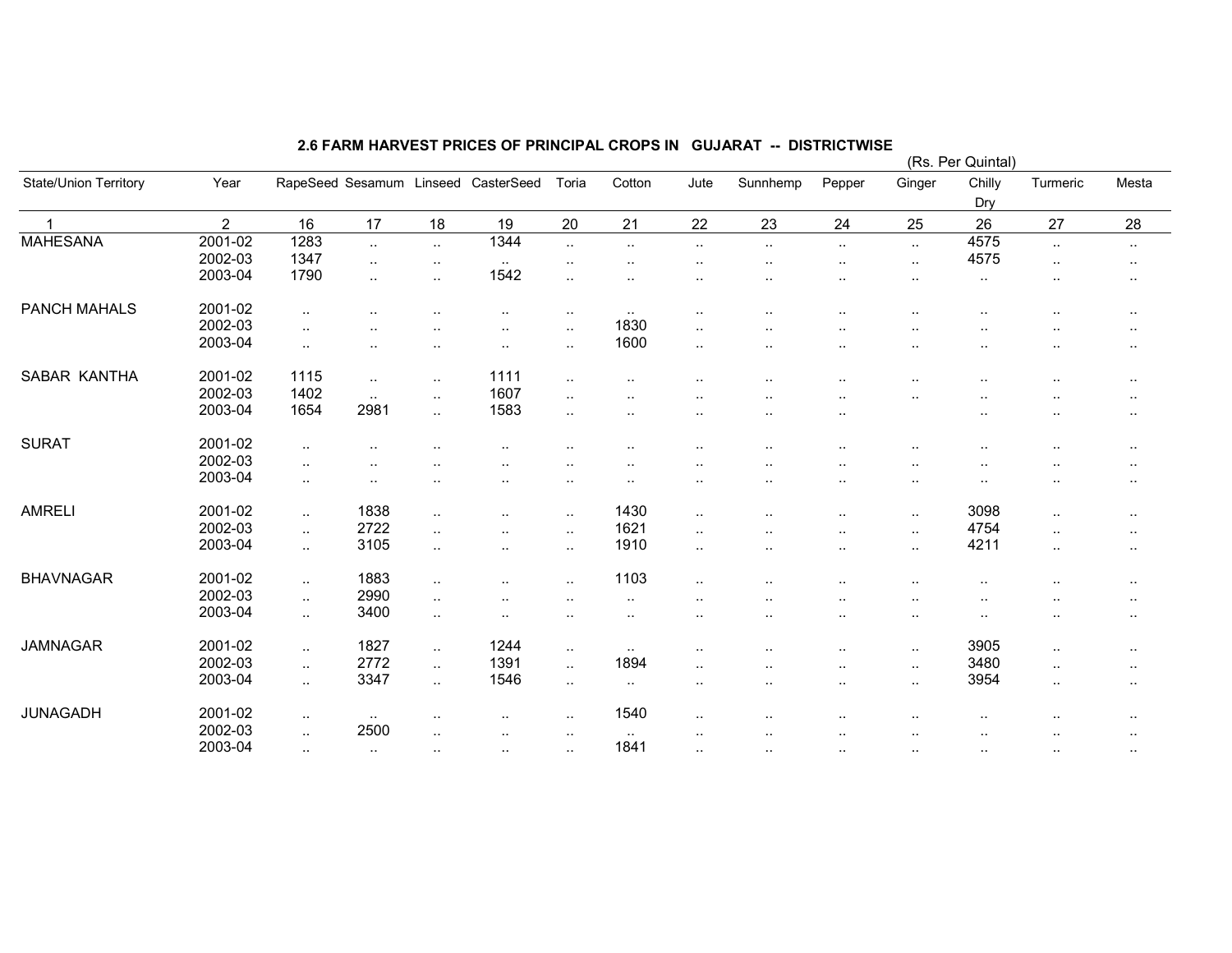| State/Union Territory<br>Ginger<br>Chilly<br>Year<br>RapeSeed Sesamum Linseed CasterSeed<br>Cotton<br>Jute<br>Sunnhemp<br>Turmeric<br>Mesta<br>Toria<br>Pepper<br>Dry<br>$\overline{2}$<br>16<br>17<br>18<br>21<br>23<br>25<br>26<br>28<br>19<br>20<br>22<br>24<br>27<br><b>KACHCHH</b><br>1280<br>1682<br>2001-02<br>928<br>1843<br>$\ddotsc$<br>$\sim$<br>$\sim$<br>$\ldots$<br>$\ldots$<br>$\cdot$ .<br>$\ddotsc$<br>$\cdot$ .<br>$\sim$<br>2250<br>1900<br>2002-03<br>$\sim$<br>$\sim$<br>$\sim$<br>$\cdot$ .<br>$\sim$<br>$\sim$<br><br>$\sim$<br>$\ddot{\phantom{a}}$<br>$\ddotsc$<br>$\sim$<br>2003-04<br>1882<br>$\sim$<br>$\cdot$ .<br>$\sim$<br>$\sim$<br><br>$\ddot{\phantom{a}}$<br>$\cdot$ .<br>$\cdot$ .<br>$\cdot$ .<br><b>RAJKOT</b><br>2001-02<br>1995<br>4254<br>$\ddotsc$<br>$\sim$<br>$\ddot{\phantom{a}}$<br>$\cdot$ .<br>$\cdot$ .<br>$\cdot$ .<br>$\sim$<br>$\cdot$ .<br>. .<br>$\cdot$ .<br>$\sim$<br>2436<br>2002-03<br>4268<br>$\ddotsc$<br>$\ddotsc$<br>$\ddot{\phantom{1}}$<br>$\cdot$ .<br>$\ddotsc$<br>$\cdot$ .<br>$\cdot$ .<br><br>$\sim$<br>2003-04<br>3379<br>4471<br>$\ddotsc$<br>$\sim$<br><br>$\sim$<br>$\sim$<br>$\cdot$ .<br>$\sim$<br>$\sim$<br><br>$\sim$<br>SURENDRANAGAR<br>2001-02<br>1770<br>1423<br>4544<br>$\sim$<br>$\sim$ $\sim$<br><br>$\sim$<br>$\sim$<br>$\cdot$ .<br>$\cdot$ .<br>$\sim$<br>$\cdot$ .<br>$\sim$<br>2002-03<br>1720<br>4700<br>$\sim$<br>$\ddotsc$<br>$\sim$<br>$\sim$<br><br>$\sim$<br>$\ldots$<br>$\cdot$ .<br>$\ddot{\phantom{a}}$<br>$\cdot$ .<br>$\sim$<br>2003-04<br>2220<br>4800<br>$\ddotsc$<br>$\sim$<br>$\sim$<br>$\cdot$ .<br><br>$\ddotsc$<br>٠.<br>$\sim$<br>$\sim$<br>$\cdot$ .<br>$\sim$<br><b>DAHOD</b><br>2001-02<br>$\sim$<br>$\sim$ $\sim$<br>$\sim$<br>٠.<br>$\sim$<br>$\cdot$ .<br>$\cdot$ .<br>$\sim$<br>$\sim$<br>$\sim$<br>$\sim$<br>$\sim$<br>$\sim$<br>2002-03<br>$\ldots$<br><br>$\sim$<br>. .<br>2003-04<br>$\sim$<br>$\cdot$ .<br><br>$\sim$<br>٠.<br>$\ddot{\phantom{a}}$<br>$\cdot$ .<br>$\sim$<br>$\cdot$ .<br>$\sim$ $\sim$<br>$\sim$<br>$\ddot{\phantom{a}}$<br>$\cdot$ .<br><b>PATAN</b><br>2001-02<br>1035<br>1625<br>1335<br>4200<br>$\sim$<br>$\sim$<br>$\ddotsc$<br>$\sim$<br>$\sim$<br>$\cdot$ .<br>$\sim$<br>$\sim$<br>1592<br>1348<br>2002-03<br>1001<br>4255<br>$\ddotsc$<br>$\sim$<br>$\sim$<br>$\sim$<br>$\ldots$<br>$\sim$<br>$\cdot$ .<br>$\cdot$ .<br>$\sim$ |  |  |  |  |  |  | (Rs. Per Quintal) |  |
|----------------------------------------------------------------------------------------------------------------------------------------------------------------------------------------------------------------------------------------------------------------------------------------------------------------------------------------------------------------------------------------------------------------------------------------------------------------------------------------------------------------------------------------------------------------------------------------------------------------------------------------------------------------------------------------------------------------------------------------------------------------------------------------------------------------------------------------------------------------------------------------------------------------------------------------------------------------------------------------------------------------------------------------------------------------------------------------------------------------------------------------------------------------------------------------------------------------------------------------------------------------------------------------------------------------------------------------------------------------------------------------------------------------------------------------------------------------------------------------------------------------------------------------------------------------------------------------------------------------------------------------------------------------------------------------------------------------------------------------------------------------------------------------------------------------------------------------------------------------------------------------------------------------------------------------------------------------------------------------------------------------------------------------------------------------------------------------------------------------------------------------------------------------------------------------------------------------------------------------------------------------------------------------------------------------------------------------------------------------------------------|--|--|--|--|--|--|-------------------|--|
|                                                                                                                                                                                                                                                                                                                                                                                                                                                                                                                                                                                                                                                                                                                                                                                                                                                                                                                                                                                                                                                                                                                                                                                                                                                                                                                                                                                                                                                                                                                                                                                                                                                                                                                                                                                                                                                                                                                                                                                                                                                                                                                                                                                                                                                                                                                                                                                  |  |  |  |  |  |  |                   |  |
|                                                                                                                                                                                                                                                                                                                                                                                                                                                                                                                                                                                                                                                                                                                                                                                                                                                                                                                                                                                                                                                                                                                                                                                                                                                                                                                                                                                                                                                                                                                                                                                                                                                                                                                                                                                                                                                                                                                                                                                                                                                                                                                                                                                                                                                                                                                                                                                  |  |  |  |  |  |  |                   |  |
|                                                                                                                                                                                                                                                                                                                                                                                                                                                                                                                                                                                                                                                                                                                                                                                                                                                                                                                                                                                                                                                                                                                                                                                                                                                                                                                                                                                                                                                                                                                                                                                                                                                                                                                                                                                                                                                                                                                                                                                                                                                                                                                                                                                                                                                                                                                                                                                  |  |  |  |  |  |  |                   |  |
|                                                                                                                                                                                                                                                                                                                                                                                                                                                                                                                                                                                                                                                                                                                                                                                                                                                                                                                                                                                                                                                                                                                                                                                                                                                                                                                                                                                                                                                                                                                                                                                                                                                                                                                                                                                                                                                                                                                                                                                                                                                                                                                                                                                                                                                                                                                                                                                  |  |  |  |  |  |  |                   |  |
|                                                                                                                                                                                                                                                                                                                                                                                                                                                                                                                                                                                                                                                                                                                                                                                                                                                                                                                                                                                                                                                                                                                                                                                                                                                                                                                                                                                                                                                                                                                                                                                                                                                                                                                                                                                                                                                                                                                                                                                                                                                                                                                                                                                                                                                                                                                                                                                  |  |  |  |  |  |  |                   |  |
|                                                                                                                                                                                                                                                                                                                                                                                                                                                                                                                                                                                                                                                                                                                                                                                                                                                                                                                                                                                                                                                                                                                                                                                                                                                                                                                                                                                                                                                                                                                                                                                                                                                                                                                                                                                                                                                                                                                                                                                                                                                                                                                                                                                                                                                                                                                                                                                  |  |  |  |  |  |  |                   |  |
|                                                                                                                                                                                                                                                                                                                                                                                                                                                                                                                                                                                                                                                                                                                                                                                                                                                                                                                                                                                                                                                                                                                                                                                                                                                                                                                                                                                                                                                                                                                                                                                                                                                                                                                                                                                                                                                                                                                                                                                                                                                                                                                                                                                                                                                                                                                                                                                  |  |  |  |  |  |  |                   |  |
|                                                                                                                                                                                                                                                                                                                                                                                                                                                                                                                                                                                                                                                                                                                                                                                                                                                                                                                                                                                                                                                                                                                                                                                                                                                                                                                                                                                                                                                                                                                                                                                                                                                                                                                                                                                                                                                                                                                                                                                                                                                                                                                                                                                                                                                                                                                                                                                  |  |  |  |  |  |  |                   |  |
|                                                                                                                                                                                                                                                                                                                                                                                                                                                                                                                                                                                                                                                                                                                                                                                                                                                                                                                                                                                                                                                                                                                                                                                                                                                                                                                                                                                                                                                                                                                                                                                                                                                                                                                                                                                                                                                                                                                                                                                                                                                                                                                                                                                                                                                                                                                                                                                  |  |  |  |  |  |  |                   |  |
|                                                                                                                                                                                                                                                                                                                                                                                                                                                                                                                                                                                                                                                                                                                                                                                                                                                                                                                                                                                                                                                                                                                                                                                                                                                                                                                                                                                                                                                                                                                                                                                                                                                                                                                                                                                                                                                                                                                                                                                                                                                                                                                                                                                                                                                                                                                                                                                  |  |  |  |  |  |  |                   |  |
|                                                                                                                                                                                                                                                                                                                                                                                                                                                                                                                                                                                                                                                                                                                                                                                                                                                                                                                                                                                                                                                                                                                                                                                                                                                                                                                                                                                                                                                                                                                                                                                                                                                                                                                                                                                                                                                                                                                                                                                                                                                                                                                                                                                                                                                                                                                                                                                  |  |  |  |  |  |  |                   |  |
|                                                                                                                                                                                                                                                                                                                                                                                                                                                                                                                                                                                                                                                                                                                                                                                                                                                                                                                                                                                                                                                                                                                                                                                                                                                                                                                                                                                                                                                                                                                                                                                                                                                                                                                                                                                                                                                                                                                                                                                                                                                                                                                                                                                                                                                                                                                                                                                  |  |  |  |  |  |  |                   |  |
|                                                                                                                                                                                                                                                                                                                                                                                                                                                                                                                                                                                                                                                                                                                                                                                                                                                                                                                                                                                                                                                                                                                                                                                                                                                                                                                                                                                                                                                                                                                                                                                                                                                                                                                                                                                                                                                                                                                                                                                                                                                                                                                                                                                                                                                                                                                                                                                  |  |  |  |  |  |  |                   |  |
|                                                                                                                                                                                                                                                                                                                                                                                                                                                                                                                                                                                                                                                                                                                                                                                                                                                                                                                                                                                                                                                                                                                                                                                                                                                                                                                                                                                                                                                                                                                                                                                                                                                                                                                                                                                                                                                                                                                                                                                                                                                                                                                                                                                                                                                                                                                                                                                  |  |  |  |  |  |  |                   |  |
|                                                                                                                                                                                                                                                                                                                                                                                                                                                                                                                                                                                                                                                                                                                                                                                                                                                                                                                                                                                                                                                                                                                                                                                                                                                                                                                                                                                                                                                                                                                                                                                                                                                                                                                                                                                                                                                                                                                                                                                                                                                                                                                                                                                                                                                                                                                                                                                  |  |  |  |  |  |  |                   |  |
|                                                                                                                                                                                                                                                                                                                                                                                                                                                                                                                                                                                                                                                                                                                                                                                                                                                                                                                                                                                                                                                                                                                                                                                                                                                                                                                                                                                                                                                                                                                                                                                                                                                                                                                                                                                                                                                                                                                                                                                                                                                                                                                                                                                                                                                                                                                                                                                  |  |  |  |  |  |  |                   |  |
|                                                                                                                                                                                                                                                                                                                                                                                                                                                                                                                                                                                                                                                                                                                                                                                                                                                                                                                                                                                                                                                                                                                                                                                                                                                                                                                                                                                                                                                                                                                                                                                                                                                                                                                                                                                                                                                                                                                                                                                                                                                                                                                                                                                                                                                                                                                                                                                  |  |  |  |  |  |  |                   |  |
|                                                                                                                                                                                                                                                                                                                                                                                                                                                                                                                                                                                                                                                                                                                                                                                                                                                                                                                                                                                                                                                                                                                                                                                                                                                                                                                                                                                                                                                                                                                                                                                                                                                                                                                                                                                                                                                                                                                                                                                                                                                                                                                                                                                                                                                                                                                                                                                  |  |  |  |  |  |  |                   |  |
|                                                                                                                                                                                                                                                                                                                                                                                                                                                                                                                                                                                                                                                                                                                                                                                                                                                                                                                                                                                                                                                                                                                                                                                                                                                                                                                                                                                                                                                                                                                                                                                                                                                                                                                                                                                                                                                                                                                                                                                                                                                                                                                                                                                                                                                                                                                                                                                  |  |  |  |  |  |  |                   |  |
|                                                                                                                                                                                                                                                                                                                                                                                                                                                                                                                                                                                                                                                                                                                                                                                                                                                                                                                                                                                                                                                                                                                                                                                                                                                                                                                                                                                                                                                                                                                                                                                                                                                                                                                                                                                                                                                                                                                                                                                                                                                                                                                                                                                                                                                                                                                                                                                  |  |  |  |  |  |  |                   |  |
| 1600<br>2003-04<br>1084<br>1360<br>4257<br>$\ddotsc$<br>$\ddotsc$<br>$\sim$<br>$\ddotsc$<br>$\ddotsc$<br>$\cdot$ .<br>$\cdot$ .<br>$\cdot$ .<br>$\sim$                                                                                                                                                                                                                                                                                                                                                                                                                                                                                                                                                                                                                                                                                                                                                                                                                                                                                                                                                                                                                                                                                                                                                                                                                                                                                                                                                                                                                                                                                                                                                                                                                                                                                                                                                                                                                                                                                                                                                                                                                                                                                                                                                                                                                           |  |  |  |  |  |  |                   |  |
|                                                                                                                                                                                                                                                                                                                                                                                                                                                                                                                                                                                                                                                                                                                                                                                                                                                                                                                                                                                                                                                                                                                                                                                                                                                                                                                                                                                                                                                                                                                                                                                                                                                                                                                                                                                                                                                                                                                                                                                                                                                                                                                                                                                                                                                                                                                                                                                  |  |  |  |  |  |  |                   |  |
| <b>NAVSARI</b><br>2001-02<br>3742<br>$\sim$<br>$\sim$<br>$\cdot$ .<br>$\sim$<br><br>$\cdot$ .<br>$\sim$                                                                                                                                                                                                                                                                                                                                                                                                                                                                                                                                                                                                                                                                                                                                                                                                                                                                                                                                                                                                                                                                                                                                                                                                                                                                                                                                                                                                                                                                                                                                                                                                                                                                                                                                                                                                                                                                                                                                                                                                                                                                                                                                                                                                                                                                          |  |  |  |  |  |  |                   |  |
| 2002-03<br>3730<br>$\ldots$<br>$\cdots$<br>$\ddotsc$<br>$\ddotsc$<br>.,<br><br>$\cdot$ .<br>$\sim$                                                                                                                                                                                                                                                                                                                                                                                                                                                                                                                                                                                                                                                                                                                                                                                                                                                                                                                                                                                                                                                                                                                                                                                                                                                                                                                                                                                                                                                                                                                                                                                                                                                                                                                                                                                                                                                                                                                                                                                                                                                                                                                                                                                                                                                                               |  |  |  |  |  |  |                   |  |
| 2003-04<br>3780<br>$\sim$<br>$\sim$<br>$\sim$ $\sim$<br>$\sim$<br><br>$\cdot$ .<br>$\sim$<br>$\sim$<br>$\cdot$ .<br>$\sim$<br><br>$\sim$                                                                                                                                                                                                                                                                                                                                                                                                                                                                                                                                                                                                                                                                                                                                                                                                                                                                                                                                                                                                                                                                                                                                                                                                                                                                                                                                                                                                                                                                                                                                                                                                                                                                                                                                                                                                                                                                                                                                                                                                                                                                                                                                                                                                                                         |  |  |  |  |  |  |                   |  |
|                                                                                                                                                                                                                                                                                                                                                                                                                                                                                                                                                                                                                                                                                                                                                                                                                                                                                                                                                                                                                                                                                                                                                                                                                                                                                                                                                                                                                                                                                                                                                                                                                                                                                                                                                                                                                                                                                                                                                                                                                                                                                                                                                                                                                                                                                                                                                                                  |  |  |  |  |  |  |                   |  |
| 2001-02<br>1128<br><b>ANAND</b><br>1200<br>$\ddotsc$<br>$\sim$<br>$\sim$<br><br><br>$\cdots$<br><br>$\sim$<br>$\ddot{\phantom{a}}$<br><br>$\sim$                                                                                                                                                                                                                                                                                                                                                                                                                                                                                                                                                                                                                                                                                                                                                                                                                                                                                                                                                                                                                                                                                                                                                                                                                                                                                                                                                                                                                                                                                                                                                                                                                                                                                                                                                                                                                                                                                                                                                                                                                                                                                                                                                                                                                                 |  |  |  |  |  |  |                   |  |
| 2002-03<br>1450<br>1250<br><br>$\sim$<br>$\sim$<br>$\sim$<br>$\cdots$<br>$\sim$<br>$\sim$<br>$\ddot{\phantom{a}}$<br>$\ddot{\phantom{a}}$<br>$\sim$                                                                                                                                                                                                                                                                                                                                                                                                                                                                                                                                                                                                                                                                                                                                                                                                                                                                                                                                                                                                                                                                                                                                                                                                                                                                                                                                                                                                                                                                                                                                                                                                                                                                                                                                                                                                                                                                                                                                                                                                                                                                                                                                                                                                                              |  |  |  |  |  |  |                   |  |
| 2003-04<br>1589<br>$\sim$<br>$\sim$<br>$\sim$<br>$\cdot$ .<br>$\cdot$ .<br>$\cdot$ .<br>$\sim$<br>$\sim$<br>$\sim$<br>$\sim$<br>$\cdot$ .<br>$\sim$ $\sim$                                                                                                                                                                                                                                                                                                                                                                                                                                                                                                                                                                                                                                                                                                                                                                                                                                                                                                                                                                                                                                                                                                                                                                                                                                                                                                                                                                                                                                                                                                                                                                                                                                                                                                                                                                                                                                                                                                                                                                                                                                                                                                                                                                                                                       |  |  |  |  |  |  |                   |  |